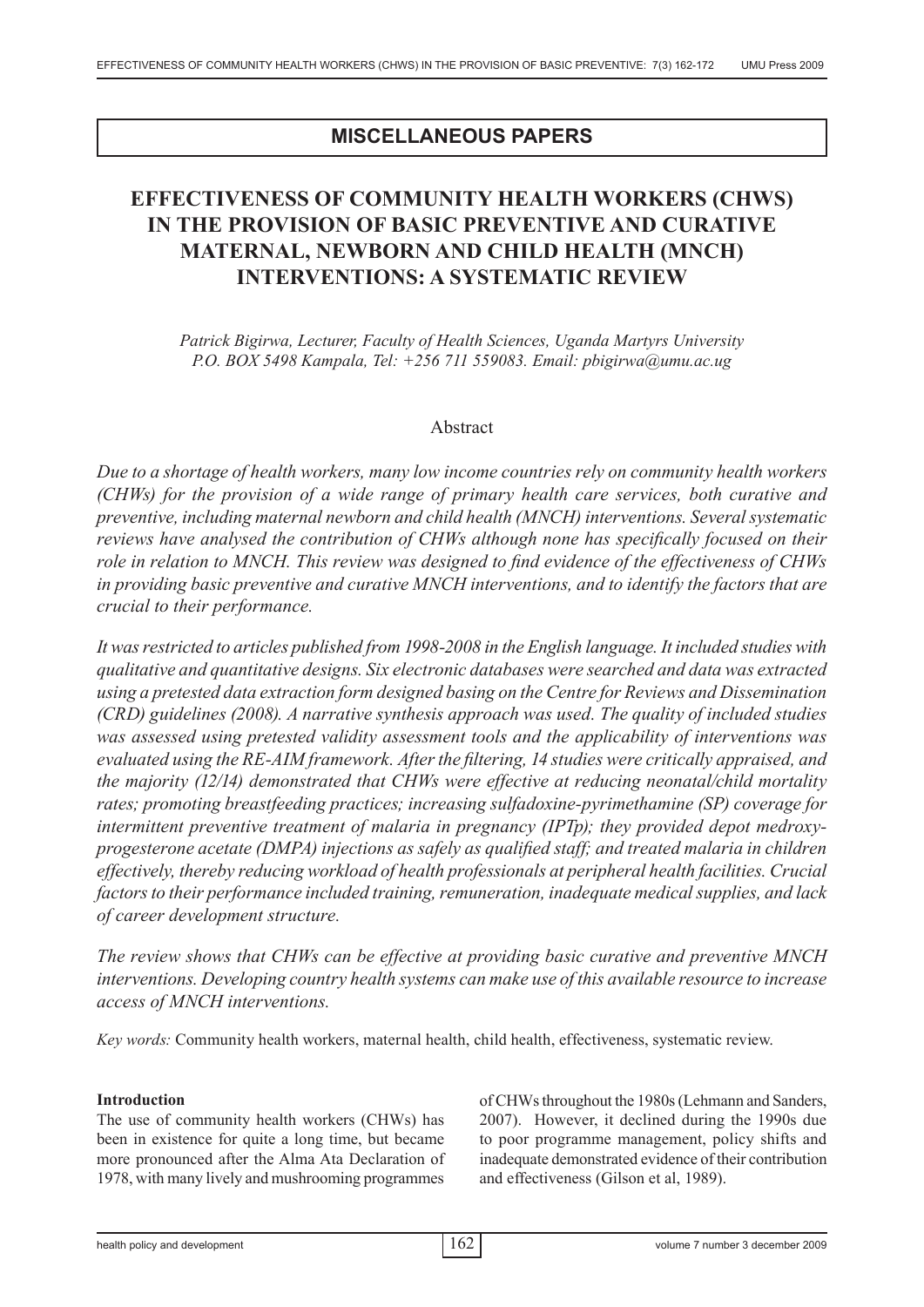More recently this practice has been revitalised in some developing countries due to the increased disease burden created by HIV/AIDS, and has been identified as one of the strategies to address the crisis of shortage of skilled health professionals (JLI, 2004; WHO, 2006). It is also argued that the increasing recognition of lay people participating in their own health agenda instead of being viewed as passive recipients, which is upheld as an ethical requirement for public health and health care interventions (Jennings et al, 2003) has also contributed to the re-emerging interest in CHWs programmes.

Although CHWs evolved with community based health care programmes, and were strengthened by the PHC approach after Alma Ata, the understanding of the concept and the subsequent use of CHWs have tended to vary across countries and organisations, being influenced by the economic capacity and aspirations of those engaging them (Mburu, 1994). In some places, CHWs have mainly been engaged with a focus on community development approaches by trying to bridge the gap between communities and formal health services. They have been seen to play a vital role as advocates for social change. In some others, they have predominantly played a technical and community management role, including the management of specific cases with various illnesses.

#### *Rationale for the Study*

The literature demonstrates CHWS as having impact on communities in the areas of social mobilisation, building of trust, morbidity and mortality (Bhattacharyya et al, 2001; Lewin et al, 2005; Winch et al, 2005; Lehmann and Sanders, 2007) although some of these have been difficult to quantify. Most studies have tended to focus on the use of CHWs in preventive and curative health services for the general population. The need for conducting this review was arrived at after confirming that the most recent literature from the nine systematic reviews had taken on a very broad scope when trying to determine what CHWs are, what they do, and what has been the impact of their interventions in the general population, in both low and high income countries.

None of the systematic reviews focused specifically on the effectiveness of CHWs in provision of maternal, newborn and child health (MNCH) interventions as a continuum of care. The few that tried to include maternal or child health interventions, included quite insufficient evaluation studies, thus making valid conclusions from them unrealistic. An absence of a systematic review considering exclusively CHWs and MNCH interventions, coupled with the desire of wanting to compare the much talked about criticisms of CHWs against the current evidence of their practice offered a plausible justification for the need to undertake a new one.

Women of reproductive age, newborns and children, contribute to more than a half of the total population in the developing world, and face a number of health challenges especially in accessing the care they need most (Castello et al, 2004). International agencies have always expressed the need to ensure that this group of the population accesses timely and appropriate health services in order to reduce the high morbidity and mortality rates witnessed among them. For instance every year 530,000 women die from maternal causes, four million infants die in the neonatal period and a similar number are stillborn (Maine and Rosenfield, 1999; Haines and Cassels, 2004). One contributory reason is the inadequate access to services by this group. The World Health Organisation (2005) emphasises that it is vital for both women and children to access timely services as it is unethical to deal with health issues of women, while ignoring their children and vice-versa, because these groups are naturally interlinked, and mutually benefit from each other. CHWs are viewed as important and necessary in scaling up MNCH interventions, however questions like to what extent, and how effective they are have largely remained unanswered.

This systematic review therefore sought to gather all feasible published evidence regarding the utility of CHWs in the provision of MNCH interventions in low income countries. The choice was based on the fact that a huge volume of literature existed on the role CHWs have played in MNCH interventions in the developing world and systematic review has the potential to reduce this quantity into meaningful, convenient and applicable information for the use of both public health practitioners and policy-makers (Jackson and Waters, 2005).

## *Aim and Goal of the Study*

The aim of this systematic review was to synthesize current research evidence on the effectiveness of CHWs in providing basic curative and preventive MNCH interventions and elicit factors that influenced their performance. The ultimate goal is to contribute to the existing body of evidence on CHWs, in order to influence policy makers and enable public health practitioners in low income countries to design effective CHW programmes that will promote and enhance MNCH interventions that embrace the participation and full involvement of local communities.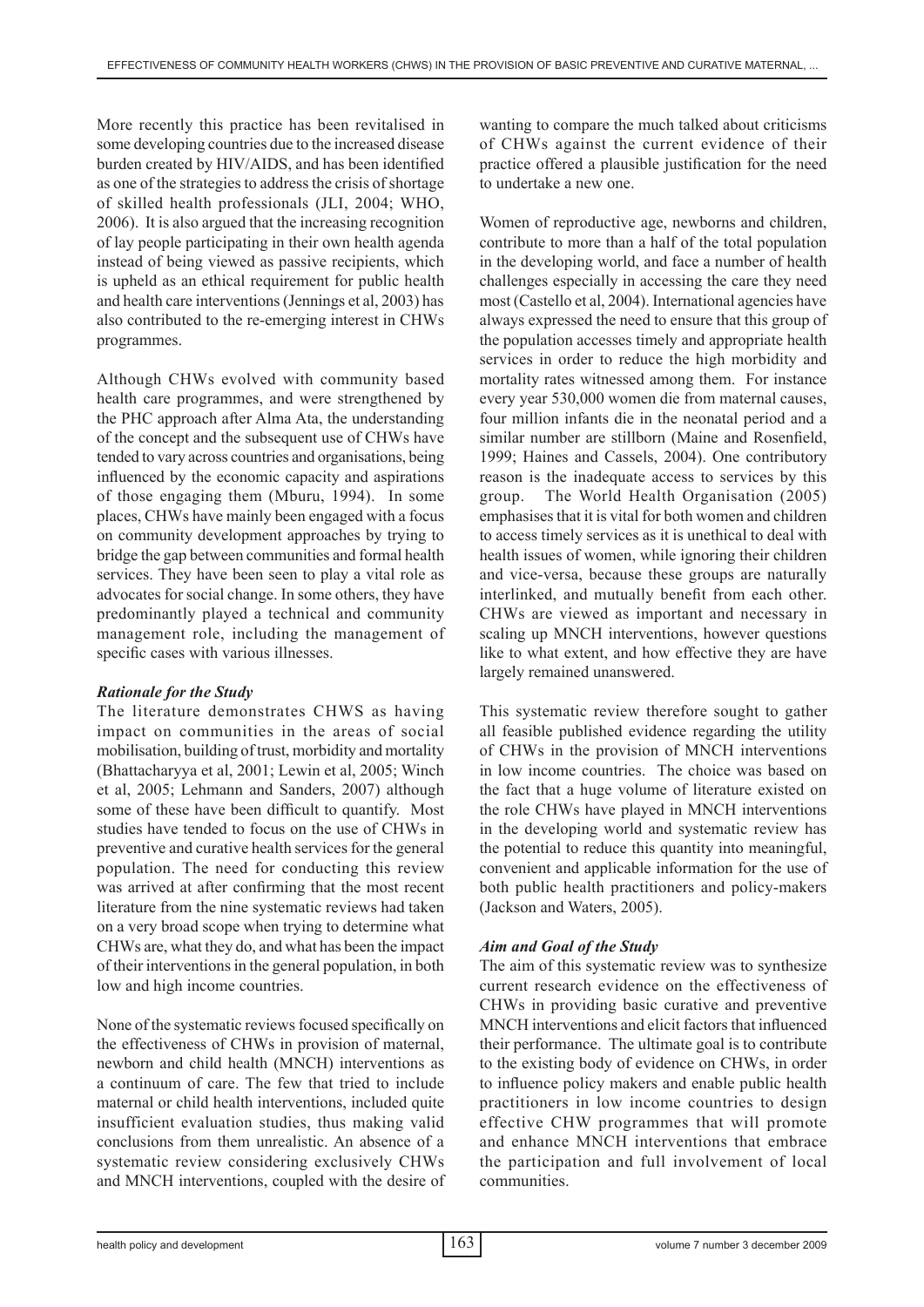#### *Review Questions*

This review sought to answer the following questions:

- □ Are CHWs effective in providing basic preventive and curative maternal, newborn and child health interventions?
- $\Box$  What factors are crucial to CHWs performance?

## **METHODOLOGY**

This review, conducted in 2009, adhered to the following guidelines: The Cochrane Effective Practice and Organisation of Care (EPOC) Review Group Data collection checklist (McAuley and Ramsay, 2002), the Guidelines for Systematic Reviews of Health Promotion and Public Health Interventions from The Cochrane Collaboration (Armstrong et al, 2007); and the Centre for Reviews and Dissemination (CRD)'s Guidance for Undertaking Reviews in Health Care (CRD, 2008)

#### **Inclusion and Exclusion Criteria**

This was based on a number of parameters as outlined below:

#### *Study Design*

Study types included in the review play a major role in determining the internal and external validity of interventions which therefore indicate the strength of evidence. Petticrew and Roberts (2003) have formulated typologies of evidence which are constructed on a hierarchical order of study designs to be used for Systematic Reviews: Randomized Controlled Trials (RCTs), other experimental studies, surveys, and qualitative studies, being classified as first, second, third and fourth choice respectively. Although it is highly emphasised that RCTs should take the first precedence in systematic reviews because of their methodological quality that minimises bias and confounding, and are therefore suitable for answering questions like "does it work?" (Jackson and Waters, 2005; Oliver et al, 2005; Higgins and Green, 2006), for this review, besides RCTs, other experimental designs and surveys were also included after the preliminary search discovered that there were no sufficient RCTs to review.

#### *Study Participants*

All CHWs interventions involving basic health care provision to women of reproductive age (15-49 years), newborns and children, and taking place in communities (neighbourhoods and households) of low-income countries were considered.

*Types of interventions*

Any intervention delivered by CHWs and intended to promote health, manage illness, or provide health support to women; newborns and children was considered.

#### *Types of outcome measure*

Studies were included if they assessed any of the variety of behavioural, educational, social, environmental and physiological outcomes associated with women, newborns and children, such as: utilisation; cost, immunisation coverage, breastfeeding, uptake of services, morbidity and mortality, among others.

#### *Setting*

Interventions taking place in the recipient communities, i.e. neighbourhoods and households so long as they involved CHWs and women, newborns and children were considered.

#### *Language restriction*

Because of time and logistical constraints the review was restricted to studies that were available in the English language; this may have caused the exclusion of useful studies that met the other parameters.

#### *Search Sources*

Both electronic and manual searches had been planned to be conducted originally, however, because of time and financial constraints it was not possible to conduct manual searches, especially for the grey literature. Because public health studies tend to be scattered in different databases and therefore quite complex to identify due to the multi-disciplinary nature of the interventions (Beahler et al, 2000; CRD, 2008) a wide range of electronic databases, both health-related and non health-related, were searched including: PubMed, Medline, Academic Search Complete, Cochrane, ASSIA, and CINAHAL. The search was restricted to articles that had been published from 1998-2008.

#### *Search terms*

Due to the fact that some of the public health terminology is imprecise and constantly changing (The Cochrane Collaboration, 2005) the use of sensitive searches which combined text words with keywords, complemented by synonyms were employed. Keywords and their synonyms that were used as search terms were developed based on the recommendations of CRD guidelines (2008) that urge that search terms must be developed based on categories of PICOS, summarised as: population/target group (P), intervention (I), comparators/context (C), outcomes (O), and study design (S). Some of the core search terms included: community health workers, maternal health, child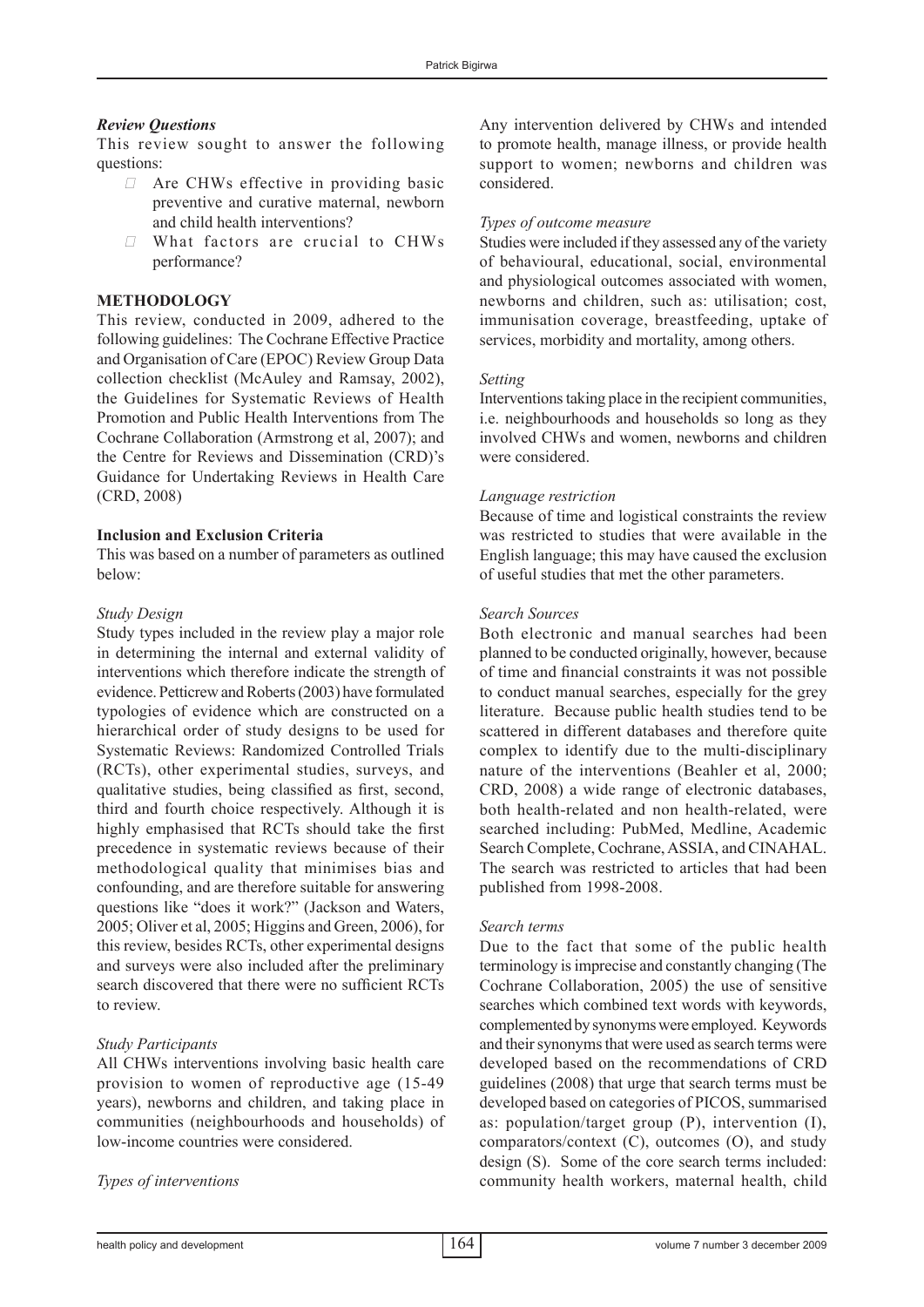health, newborn health, and infant care.

*Assessment of the existing volume of relevant studies* For purposes of assessing the existing volume of relevant literature, an initial electronic database search was conducted on PubMed, and Academic Search Complete. This retrieved some articles that were used to refine the pilot search terms into the final search terms utilised across all the databases.

#### *Literature search*

The literature search was based on combining search terms from the five categories highlighted earlier. Although the expectation was that there would be a great diversity in the search terms utilised across the different databases, this was not the case for the original core search terms, agreed upon after an initial search, were applicable across all the data bases as evidenced from the little difference in specificity and sensitivity of the retrieved articles across the databases. However, Cochrane, Pubmed and Medline databases were more significant than others at retrieving relevant articles especially the cluster randomised trials and quasiexperimental studies.

## *Reading article titles and abstracts and obtaining them*

For the purpose of conducting this process systematically, a Study Inclusion Screening Form was designed, which was utilised to arrive at the decision of either including or excluding an article basing on its abstract and title. Many of the studies were excluded on the basis that either the abstract or title was irrelevant to the review. Secondly, the articles that passed the first screen were obtained mainly by downloading them from the internet. The downloaded articles were again screened in order to determine whether or not they should be included in the review on the basis of the inclusion and exclusion criteria. Thirdly, the remaining studies were critically appraised, and those that were found not to contain any evaluation were further dropped. Finally, the studies that passed all the rigorous screening tests were included in the review and data were extracted from them.

#### *Data extraction validity assessment and synthesis*

The data extraction form and validity assessment tools were formulated based on the guidelines outlined in CRD Report 4 (CRD, 2008), and the EPOC Data collection checklist (McAuley and Ramsay, 2002). The data extraction form incorporated twelve core categories and was piloted on one study after which some modifications were made.

The methodological quality of the study, the effectiveness of the intervention and the applicability of

the findings were assessed thoroughly. The judgement about effectiveness of CHWs was made on the basis of:

- a) Evidence of an increase in the utilisation of CHWs services by women, newborns and children, and
- b) The reported outcomes by the author(s), taking into account the study aims, study design, methodological quality and appropriateness of the intervention. Basing on these criteria, the included studies were categorised into:
- **1) Inconclusive,** when the study was considered of methodologically low quality
- **2) Effective,** where the study methods were considered to be strong or moderate and there was a positive significance in the reported outcomes of the intervention.
- **3) Partially effective,** if the study methods were categorised as strong or moderate, but the reported outcomes were not significant; and
- **4) Ineffective,** where there was no change in the reported outcome irrespective of the methodological quality of the study.

Since this review intended to include primary studies that had been conducted using both quantitative and qualitative designs, two validity assessment tools were developed, one for qualitative studies, and another for quantitative studies.

Validity assessment for all studies included in the SR was done and the final decision about the quality of the study was made on the basis of the quality of reporting and viability of the study design and methods. Consequently the studies were categorised into:

- 1) Strong quality studies
- 2) Moderate quality studies and
- 3) Low quality studies.

However, the process of assessing validity for qualitative studies was challenging as not all qualitative aspects of the studies were being reported.

## *Analytical approach*

A Narrative Synthesis approach was preferred in this review, and this involved the collation, combination and summary of the findings of the included studies. Metaanalysis was not possible because the formal pooling of results would be difficult due to the diverse study designs, and the fact that most intervention participants were not randomised. However, studies were grouped according to level of similarity in their measured outcomes such as neonatal/child mortality reduction, promotion of breastfeeding practices, provision of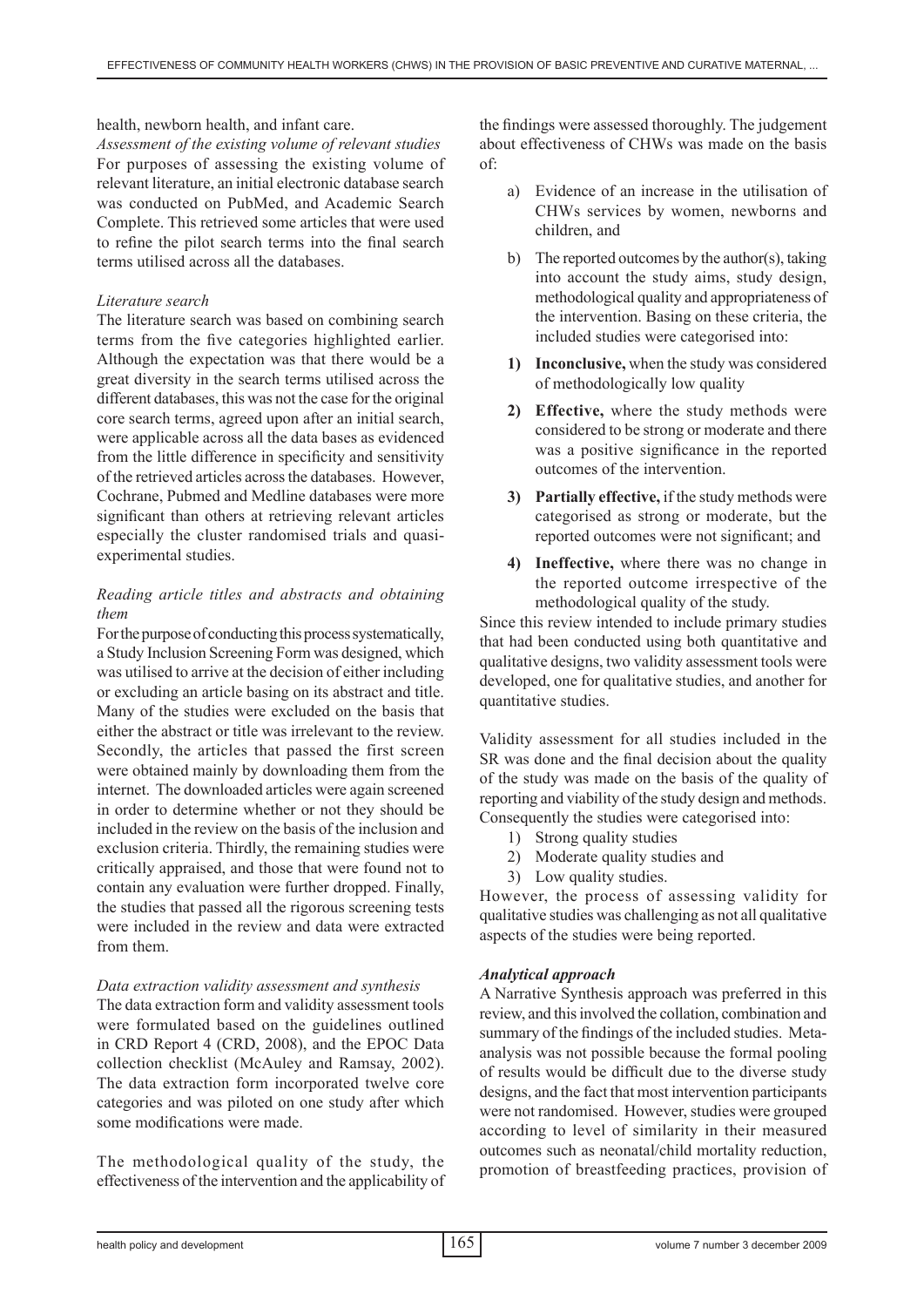sulfadoxine-pyrimethamine (SP) for intermittent preventive treatment of malaria in pregnancy (IPTp) and improvement of antenatal care (ANC) attendance, among others.

## *Determining generalisability/applicability of interventions*

A major hindrance to the wide dissemination of most interventions found to be efficacious is that they are of limited or unknown generalisability/applicability. It has been stated that:

> *"Applicability is a key part of the process of summarizing evidence, since the goal of systematic reviews is to recommend interventions that are likely to be effective in different settings. Reviewers should use the RE-AIM model for conceptualising the potential for translation and the public health impact of an intervention. The user can then compare their situation to the RE-AIM profile of the included studies or body of evidence."* (The Cochrane Collaboration, 2005, pp. 85-86)

The RE-AIM framework developed by Glasgow et al (1999) was used to determine the generalisability/ applicability of the included studies.

## *Strength and Weaknesses of the Review*

One of the strengths of this review is that the process undertaken was systematically documented enabling the reader to assess for bias. The iterative step by step process adhered to when conducting this study, as stipulated in the methodology section of this review, enabled the minimisation of possible bias at the various stages involved. Another considerable strength of the review is that it provides the only systematic review in this subject area. As stated earlier the other nine systematic reviews encountered considered primary studies that had used CHWs in the provision of curative and preventive services in general populations and in mixed settings, and had included primary studies conducted in both developed and developing countries. Although some were quite specific like, for instance, Winch et al, (2005) who looked at management of pneumonia or malaria in children by CHWs but did not include maternal health services. Thirdly, most studies included in this review are of strong or moderate methodological quality which enhances its strength since systematic reviews depend on the quality of data contained within them to demonstrate effectiveness.

Despite this, some aspects in the inclusion and exclusion criteria for the review were weaknesses. For instance the review was restricted to only articles

that had been published in English language. Ideally a systematic review should include all available articles regardless of the language of publication, and those reviews that are restricted to English language are likely to have biased results (CRD, 2008). In addition, although it had been planned that both electronic and manual searches would be conducted, only electronic searches were done due to unforeseen constraints. Due to this, it is possible that some relevant studies may have been missed. This is a significant pitfall for the review, for it is known that most studies dealing with the evaluation of CHWs are most likely to be found in grey literature or organisational reports rather than electronic databases, because it is non-governmental organisations that have tended to utilise CHWs most (Lehmann and Sanders, 2007). The possibility of having missed some vital studies is further increased owing to the fact that the search was conducted by a single researcher contrary to the prescribed way of having more than one researcher (CRD, 2008). However the wide-ranging search strategy and the range of databases searched make it unlikely that missed studies would portray quite different evidence from the one being presented by this review. Finally, the findings of some studies included in this SR, for instance Rahman et al (2008) which discussed maternal depression, have not been adequately discussed. However their main outcomes and the impacts they had have been highlighted elsewhere.

## **REVIEW FINDINGS**

The aim of this review was to examine the effectiveness of Community Health Workers in relation to the provision of curative and preventive Maternal, Neonatal and Child Health interventions and to identify the factors that influence their performance. The review demonstrated that CHWs can be effective because their interventions showed significant improvements in a number of MNCH outcomes.

The review identified 14 studies (six Cluster Randomised Trials, four QES, two Randomised Controlled Trials and two surveys) evaluating the effects of CHWs' interventions on MNCH outcomes in community care settings. The diversity of the research designs of the included studies coupled with the non-randomisation of participants in most studies, did not make metaanalysis of the outcomes possible. However, some studies were categorised according to some degree of similarity in their outcomes and hence four major categories emerged: those that showed positive impact of CHW interventions on neonatal/child mortality; breastfeeding promotion; uptake and coverage of Sulfadoxine-pyrimethamine for IPTp; and those where treatment of malaria for children and provision of depot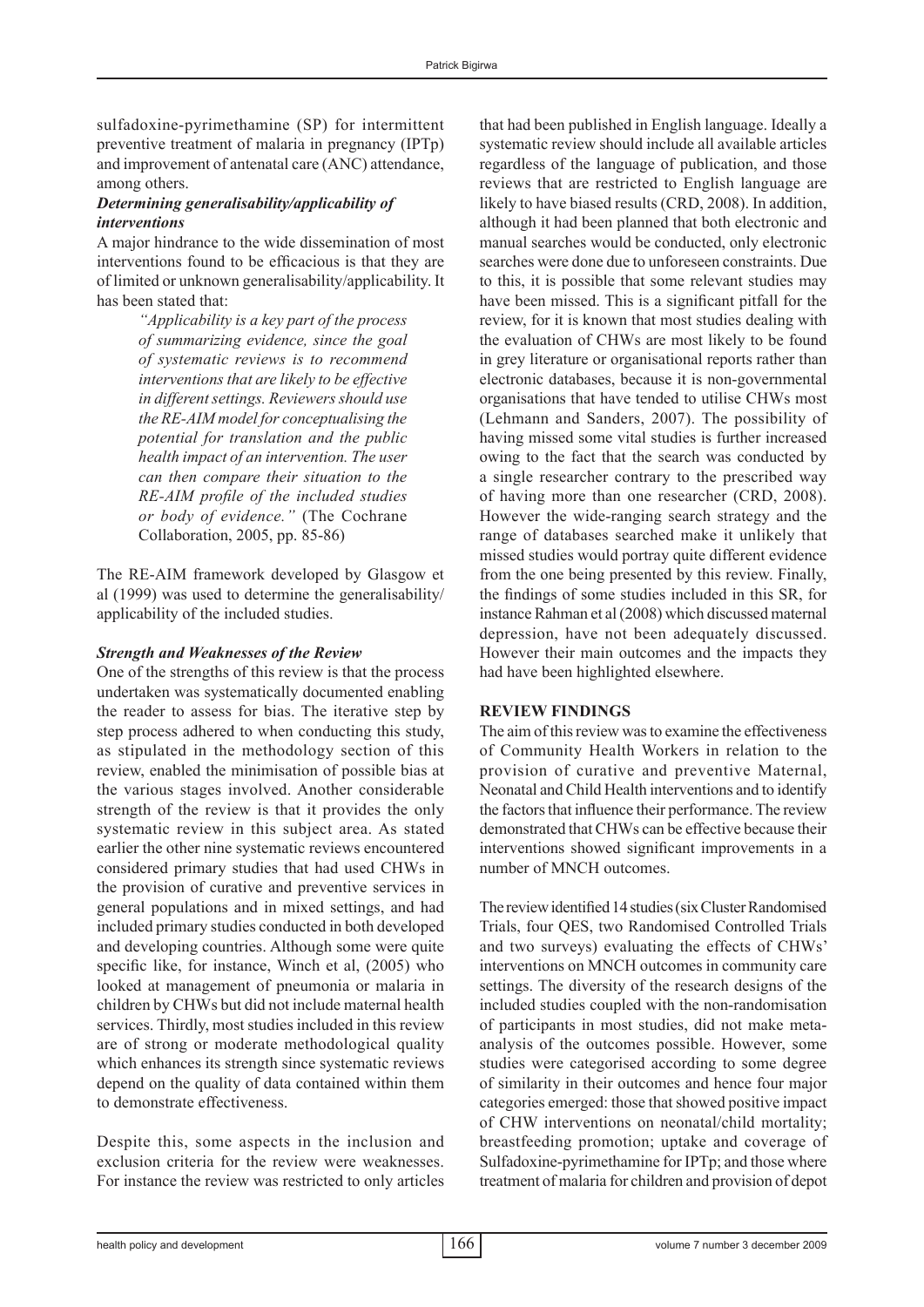medroxy-progesterone acetate (DMPA) injections were effective hence managing to reduce workloads of peripheral health professionals. These are explored further below.

#### *Outcomes*

Interventions of four studies  $(I, A, E, \& F)$  demonstrated significant reductions in neonatal or child mortality rates of 30%, 34%, 40.6%, and 54% respectively. These significant findings are comparable to those demonstrated by other studies: Lehmann et al (2004); Winch et al (2005); and Lehmann and Sanders (2007), conducted elsewhere demonstrated similar findings. Sazawal and Black (2003) also reported an overall reduction of 24% in the total mortality of the under fives in their interventions implemented by CHWs, which further strengthens the evidence of CHWs being effective in provision of basic curative and preventive health care for the newborns and children.

Positive breastfeeding practices were demonstrated by two studies (C & G). In one of the interventions,  $70\%$ of the mothers were able to breastfeed exclusively up to five months compared only to 6% of the mothers in the control group. In another intervention there was increased exclusive breastfeeding of infants of up to 24.7%. These findings clearly demonstrate that CHWs can be effective at promoting breastfeeding practices and are in line with the findings of Lewin et al (2005) that also indicated that the CHWs were effective at promoting the uptake of breastfeeding.

CHW interventions were also shown to have increased the uptake and coverage of SP. For instance 67.5% of pregnant women were able to access IPTp in the second trimester (Mbonye et al, 2007) as recommended by WHO and were also able to adhere to the second dose of SP, compared to 39.9% in the control. Likewise in another intervention the coverage of the two recommended doses of SP in pregnancy increased from 41.5% to 82.9% (Msyamboza et al, 2009). These findings were significant as they demonstrated that CHWs can be effective at increasing coverage and access of SP in their local communities. However, there was an unanticipated effect on ANC attendance reduction in the intervention of Msyambonza et al (2009). Although this was not witnessed in the study by Mbonye et al (2007) where ANC attendance for the recommended four visits increased from 34.3% to 41.5%, the use of CHWs in provision of SP may require to be cautiously approached because of this potential effect.

The comparison between CHWs and qualified staff (nurses and midwifes) in safety, client satisfaction

and continuation rates of receiving the 2nd injection of a reversible contraceptive method (DMPA) indicated that CHWs were as effective as the qualified staff at providing DMPA injections (Stanback et al, 2007). As high as 88% and 85% of the women in reproductive age were able to receive their 2<sup>nd</sup> injection of DMPA from CHWs and qualified staff respectively. Satisfaction levels of women receiving DMPA injections from CHWs and qualified personnel were also found to be significantly high and similar at 95% and 93% respectively. The major concern with most health professionals for not letting lay people like CHWs provide injections hinges on safety issues, but the findings indicated that both the CHWs and qualified personnel exhibited low levels of adverse effects associated with DMPA injections, as low as less than 20% of the clients in both groups experiencing side effects (Stanback et al, 2007). These findings explicitly reveal that CHWs can be as effective as qualified staff in providing DMPA injections in their own communities. The findings are also synonymous with the findings of Tiono et al (2008) where CHWs were found to be effective at treating malaria in children and had reduced the workload of qualified staff at peripheral health facilities by 43%, hence enabling qualified staff at those units enough time to handle more serious conditions.

The studies in this review also show that CHWs had a large and positive impact on childhood vaccination rates, lowered rates of childhood diarrhoea, increased levels of child growth monitoring, and increased provision of iron tablets to pregnant women (OPM, 2002). However, the factors that enhance this effectiveness need to be considered before large scale programmes can be developed. These influencers could be identified and tackled using a systems approach proposed by Bhattacharyya et al (2001). Due to inadequate reporting on these factors exhibited in most of the included studies, this review was only able to identify a few of them, which are discussed below.

## *Factors Influencing Effectiveness of CHWs*

Although most studies were not very explicit on the factors that may have influenced the effectiveness of CHWs, the following were reported to be responsible for the job stress in 25% of CHWs as reported in one study (Haq et al, 2008): long distances to work, inconsistent medical supplies, inadequate stipends, lack of career development structure, inadequate communication skills and low socio-economic status. The selection and training of CHWs, education level and previous experience were also significant. The selection and utilisation of CHWs from the very communities in which they lived was found to have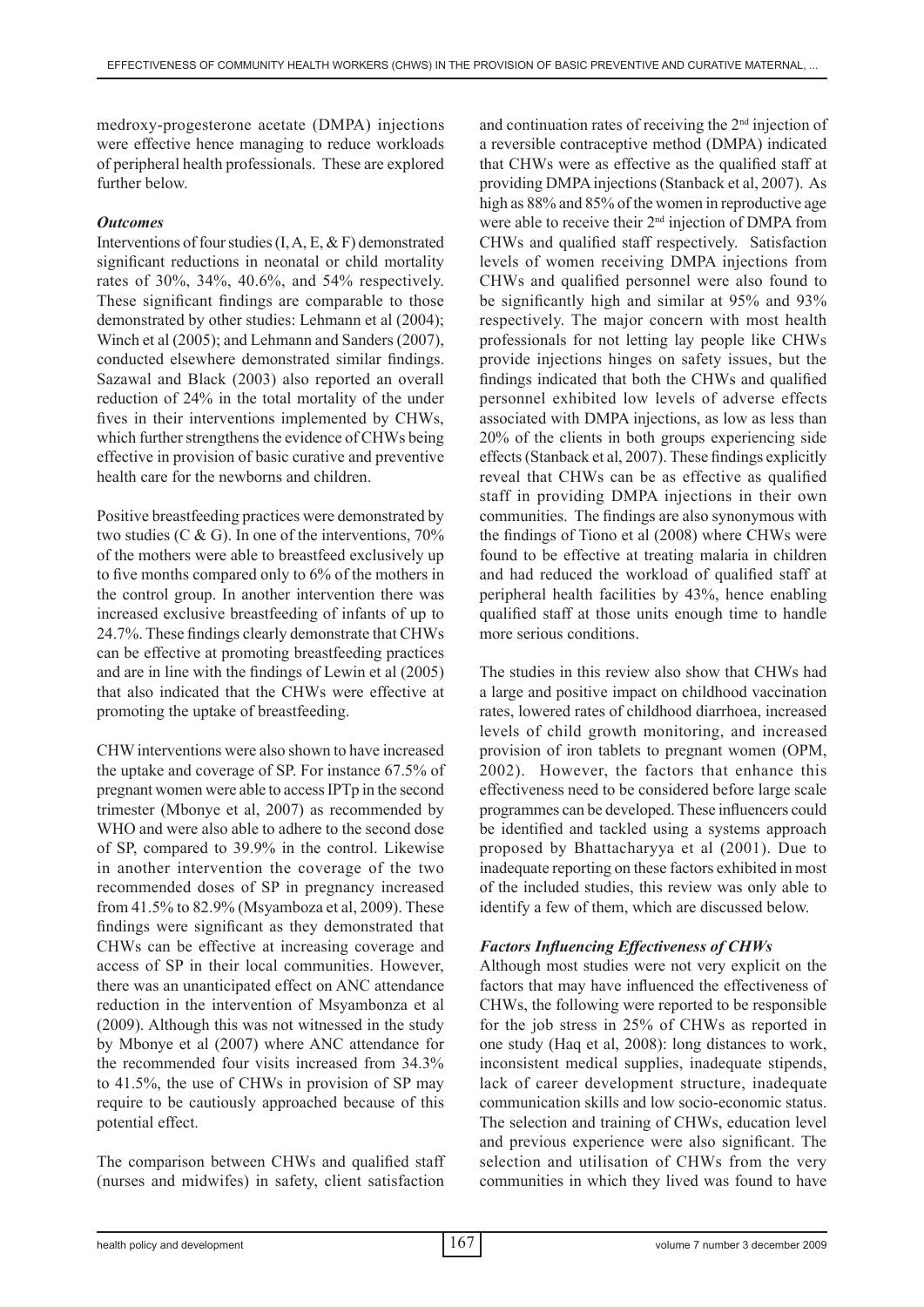increased access to and coverage of the various MNCH interventions in the included studies, as the CHWs were available most of the time in their service areas whenever they were required. This revelation is synonymous with the findings of Ruebush et al (1994) and Lewin et al (2005), where CHWs had great impact on increasing the uptake of health services and other outcomes due to the fact that they were from the very areas they were servicing.

Most studies found that previous experience and some level of formal education were often emphasised as part of the important criteria for selection of CHWs. The reasoning was that past experience of CHWs in similar or quite related interventions could enable them to implement the interventions with confidence while minimising obvious mistakes that they would have committed during their previous practices, hence affirming the notion that the more practice and experience CHWs encounter the more effective they can become (Lehmann and Sanders, 2007).

The findings also showed that for CHWs to be effective, they need to be properly trained in whatever intervention they are to implement. Although the training approaches and duration varied across the different interventions, there was strong emphasis on training in all the interventions, with training duration ranging from 2 weeks to 15 months. In most studies training was conducted in the communities where CHWs were supposed to implement their interventions, whereas in others a mixture of both clinic and community based training was adopted. These findings concur with other findings where it was argued that initial and continuous training was even more important at influencing CHWs performance than who was to be selected as a CHW (Ashwell and Freeman, 1995). It is further argued that training CHWs within the very communities they are serving would strengthen their performance as this would enable them to acquire firsthand experience and be in position to avert the expected challenges (Ande et al, 2004).

The population size and range of services CHWs can efficiently cover are also some of the factors that can influence their performance. The findings revealed that these two interrelated factors differed across the interventions, but what seemed to be evidently common was that population coverage seemed to depend on the kind of services being offered either preventive or curative. For curative and technical services such as management of malaria in children, injection provision for DMPA and essential newborn care, CHWs were allocated relatively smaller and manageable populations or individuals to follow up. These findings tend to conform with the literature which indicated that for CHWs to be effective, they should cover a certain optimal population size with an optimal range of services in order to avoid work overload and fatigue (Prasad and Muraleedharan, 2007).

Even if some studies were not explicit on the kind of remuneration packages they offered to CHWs, those who did explicitly stated that they paid a monthly salary, in most cases that was slightly higher than the minimum wage of the particular country where the study took place. However, others provided non monetary remuneration such as back bags, gumboots, umbrellas and t-shirts among others. These findings also concur with the findings of Bhattacharyya et al (2001), where it was argued that there was no single package of incentives that can ensure that CHWs remain motivated and working for long but rather a mixture of them, which can enhance enthusiasm and hence their effectiveness.

## *Generalisability/Applicability of Findings*

It is almost mandatory to assess the applicability of public health and health promotion interventions when conducting a systematic review because the goal of any review is to recommend interventions that are likely to be reproduced elsewhere under similar settings. Of the fourteen studies included in this review, the findings of ten interventions could be categorised as generalisable/applicable in other similar settings, as they reported in detail on most of the dimensions of the RE-AIM framework. Although the findings of ten studies were found to be generalisable, for practitioners interested in gauging intervention sustainability before implementation elsewhere, then only three studies  $(I, F, \& A)$  would merit consideration for this criterion.

## *Indentified Gaps in Interventions*

Although most (12/13) of the interventions generally affirmed that CHWs were effective at implementing the various MNCH interventions, some gaps were identified such as: studies that reported to have utilised both qualitative and quantitative designs, were not explicit especially on the qualitative aspects of the study, this made judging the validity and generalisability of such studies very challenging as there was not enough information to enable thorough judgement. In some studies implementation process aspects were not fully documented especially vital aspects on implementers (CHWs), e.g. aspects of motivation and incentives for CHWs were missing. This is vital especially when considering transferability of the findings.

Despite good reporting based on the different dimensions of the RE-AIM framework by most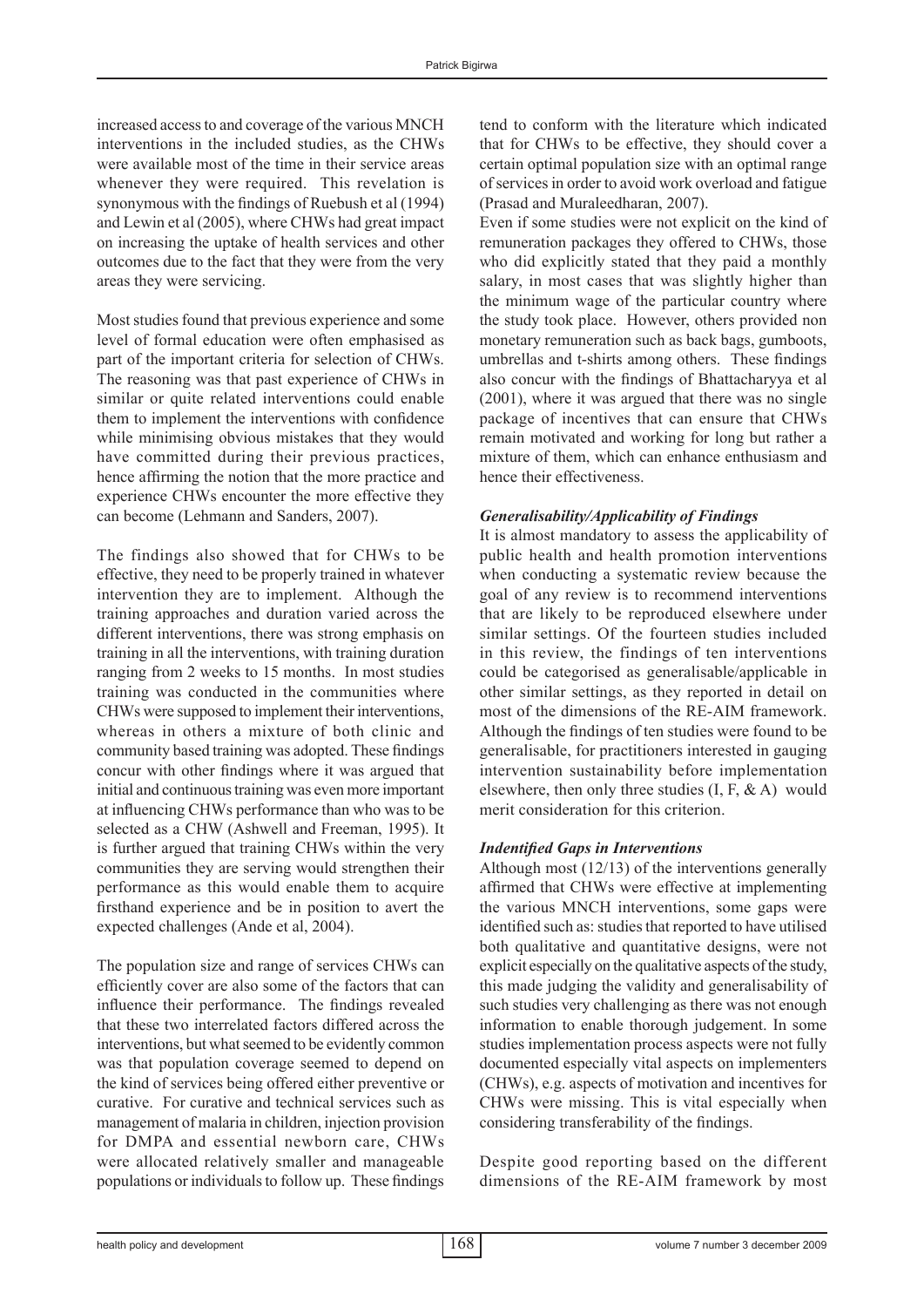studies, which enabled judgement of generalisability/ applicability of interventions possible, some studies were silent on the unintended (negative) outcomes that the intervention may have caused. The extent to which interventions can become institutionalised or become part of the routine of the respective organisations were not reported. In addition, the long-term effects of the intervention on the outcomes after six months were also not reported, yet they are vital aspects when considering applying the findings of individual studies elsewhere. However, whereas there were some gaps identified in the interventions, generally there is good evidence from the findings of this review and those of similar reviews before that justifies the use of CHWs in providing curative and preventive MNCH interventions, whereas the common criticisms against their engagement that has influenced the current thinking is not evidence-based. It is therefore possible that the disregard for CHWs might be influenced by views from biased individuals who simply have no trust in engaging local people to complement health professionals in managing MNCH interventions within their own localities.

#### **CONCLUSION**

This review identified fourteen studies which evaluated the effectiveness of CHWs in providing a range of curative and preventive health care services to women in reproductive age, newborns and children. Some of the factors that influenced their effectiveness were also established through studies that had incorporated process evaluation of interventions into their main evaluation strategy and had adopted triangulation in the evaluation methodology.

The review had some limitations such as: restricting itself to studies published in English language, concentrating only on electronic databases for searches, this could have reduced the number of potential studies published in other languages, and also those reported on but unpublished. However, the extensive electronic database search conducted minimised this bias, and basing on the included studies, even if other vital studies could have been missed, it would not have been of great impact of influencing the findings of the review. Furthermore, the review was conducted by a single researcher contrary to the recommendations of CDR (2008), however, supervision and peer review from experienced senior staff played a vital role in trying to bridge this gap and the main researcher strictly adhered to the agreed review protocol thus minimising all the possible bias that could have arisen.

Despite the limitations noted, a number of conclusions can be made from this review: CHW interventions showed promising benefits in reducing neonatal/child mortality rates, improving the uptake and adherence to recommended breastfeeding practices for children up to six months. There was also increased uptake and coverage of SP for IPTp. Although ANC attendance increased in some interventions, it decreased in another, thus necessitating caution to be taken if these interventions are to be scaled up to other settings. CHWs were demonstrated to be just as effective as qualified professionals (nurses and midwives) at providing contraceptive injections to women of reproductive age in communities. They were also found to be effective at treating malaria in young children thus relieving workload from qualified health professionals operating in peripheral health units.

Most (10/13) of the interventions that were found to be effective were also found to be generalisable or applicable in other similar settings, although seven of the effective interventions were found to have had scanty or no information at all on the maintenance dimension of the RE-AIM model. Finally, it was found that to enhance the effectiveness of CHWs there is need to cater for the influencing factors such as: long distance to work, inconsistent medical supplies, inadequate stipends, lack of career development structure, selection, training and supervision, and the allocation of an optimal population and volume of duties so that CHWs can be in position to execute them with minimal work-related tension.

#### **RECOMMENDATIONS**

Based on the evidence presented in this review, a number of recommendations and unanswered questions for future research can be made to public health practitioners and policy makers at various levels. Public health practitioners need to always consider utilising CHWs in providing curative and preventive interventions that are known to be efficacious to women, newborns and children, along the continuum of care in order to avert the escalating problem of shortage of staff in developing countries. CHWs can be more appropriate as they are from those communities and can easily reach into poorest and rural areas. However, while intending to utilise CHWs, practitioners should ensure that those factors that enhance their effectiveness such as careful selection, appropriate training, adequate and continuous support are well catered for before commencing to use them CHWs.

Policy makers need to put in place policies that enable CHWs to become complementary to the formal health care system, since their usefulness is confirmed with evidence. Policies essential to the harnessing of the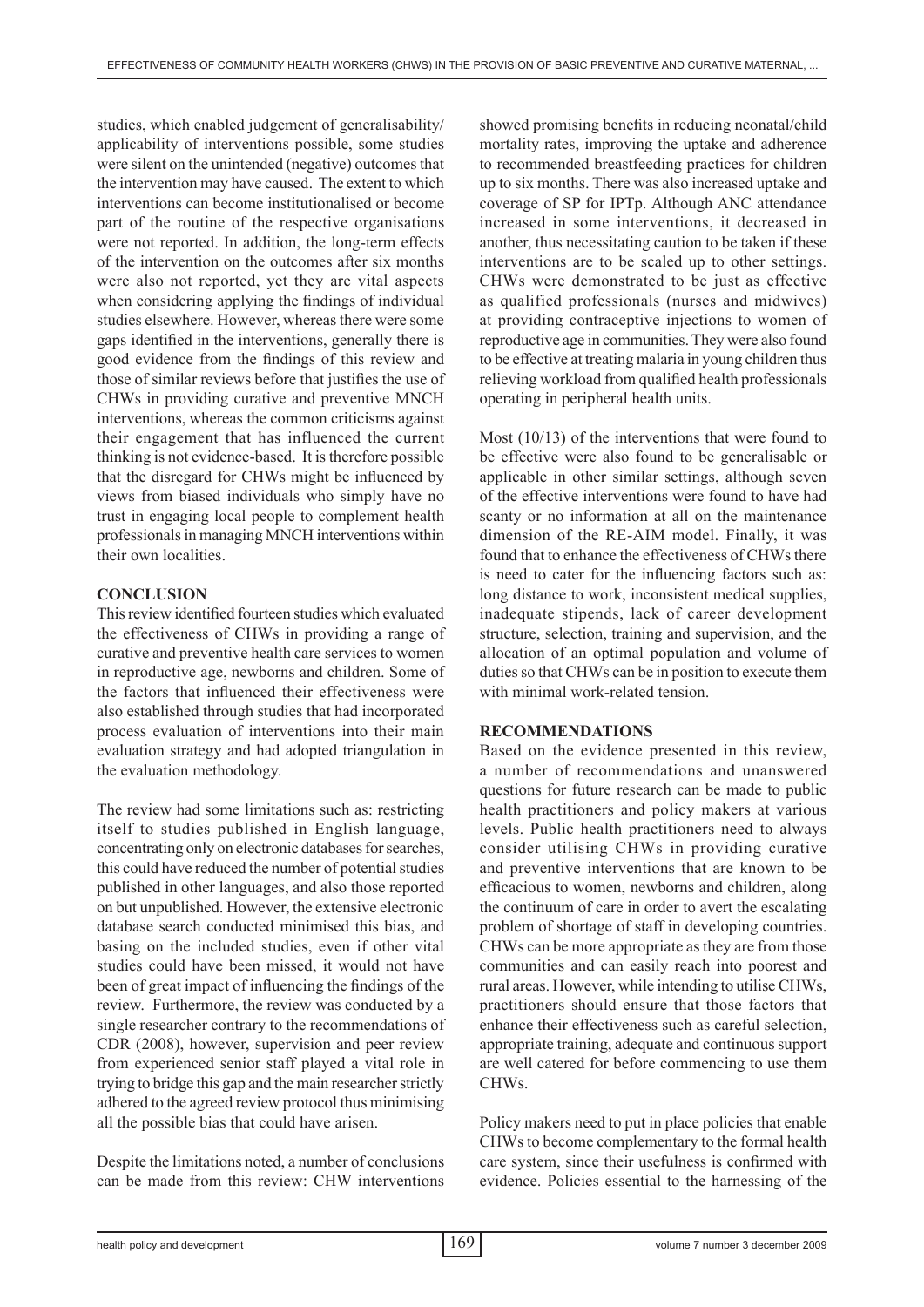resource of CHWs include: their formal recognition as a complementary human resource for health, additional to the formal health care system; formalisation and improvement of their selection, recruitment, training and remuneration, including creation of clear pathways for their career development; and creation of mechanisms for various support and coordination channels between CHWs, the formal health system, individual health care professionals and other stakeholders.

Whereas in all the included studies there was a component of CHW training, there is need for future research to establish which training approach/strategy is most appropriate at enhancing the effectiveness of CHWs. For example, the training of CHWs in managing malaria in children or providing SP for IPTp or providing essential newborn care stretching from prenatal care to postnatal care along the continuum of care needs to be harmonised in all places and in accordance with the approved treatment standards.

Among interventions that had quite similar anticipated outcomes such as neonatal mortality, child mortality, SP coverage, ANC attendance and breastfeeding practices, it was observed that each intervention had a slightly different implementation strategy. There is, therefore, need for future research to establish which intervention strategy would produce the highest measurement in level of the outcome for those interventions with similar outcomes and what would be the contributory factors to the differences observed. This would possibly enable researchers to formulate CHWs intervention typologies that can be adopted in different situations.

In summary, the evidence gathered by this review suggests that CHW programmes intended to promote MNCH outcomes can be effective, clearly refuting the much-hyped criticisms against their engagement discussed earlier that has tended to influence the current thinking of policy makers and practitioners. However, these programmes should not be misinterpreted as being easy or simple to manage, as there is considerable resource input required in the form of time, financial and other, neither are they a cheap alternative to professional care, but are worth an investment especially to rural poor communities that have limited access to qualified health care professionals since the only alternative in reality in such areas would be no care at all.

## **REFERENCE LIST:**

Ande O, Oladepo O and Brieger, WR (2004) Comparison of knowledge on diarrheal disease management between two types of community based

distributers in Oyo State Nigeria*. Health Education and Research*, 19 (1); 110-113.

Armstrong R, Waters E, Jackson N, Oliver S, Popay J, Shepherd J, Petticrew M, Anderson L, Bailie R, Brunton G, Hawe P, Kristjansson E, Naccarella L, Norris S, Pienaar E, Roberts H, Rogers W, Sowden A, Thomas H. (2007) *Guidelines for Systematic reviews of health promotion and public health interventions. Version 2*. Melbourne University: The Cochrane Collaboration. Available at: http://www.ph.cochrane. org/Files/Website%20Documents/Guidelines%20 HP\_PH%20reviews.pdf. (Accessed on 28/02/2009).

Ashwell HE, Freeman P, (1995) The clinical competency of community health workers in the eastern highlands province of Papua New Guinea*. Perinatal and Newborn General Medicine Journal*, 38 (3); 198-207. Beahler CC, Sundheim JJ, Trapp NI, (2000) Information retrieval in systematic reviews: challenges in the public health arena*. American Journal of Preventive Medicine*,

Bhattacharyya K, Winch P, LeBan K, Tien M. (2001) *Community health worker incentives and disincentives: how they affect motivation, retention and sustainability.* Arlington, Virginia: BASICS/USAID.

18 (4), 6-10.

Castello A, Osrin D, Manandhar D. (2004) Reducing maternal and neonatal mortality in the poorest communities. *British Medical Journal*, 329; 1166- 1168.

Centre for Reviews and Dissemination (CRD). (2008) *Systematic reviews: CRD's guidance for undertaking reviews in health care, CRD report 4; 3rd edition*. York: NHS Centre for Reviews and Dissemination, University of York.

Gilson L, Walt G, Heggenhougen K, Owuor-Omondi L, Perera M, Ross D, Salazar L. (1989) National community health worker programs: how can they be strengthened? *Journal of Public Health Policy*, 10 (4); 518-532.

Glasgow RE, Vogt TM, Boles SM, (1999) Evaluating the Public Health Impact of Health Promotion Interventions: The RE-AIM Framework. *American Journal of Public Health,* 89 (9), 1322-1327.

Haines A and Cassels A, (2004) Can the millennium development goals be attained? *British Medical Journal*, 329; 394- 397.

Higgins JPT, Green S (eds). (2006) Cochrane handbook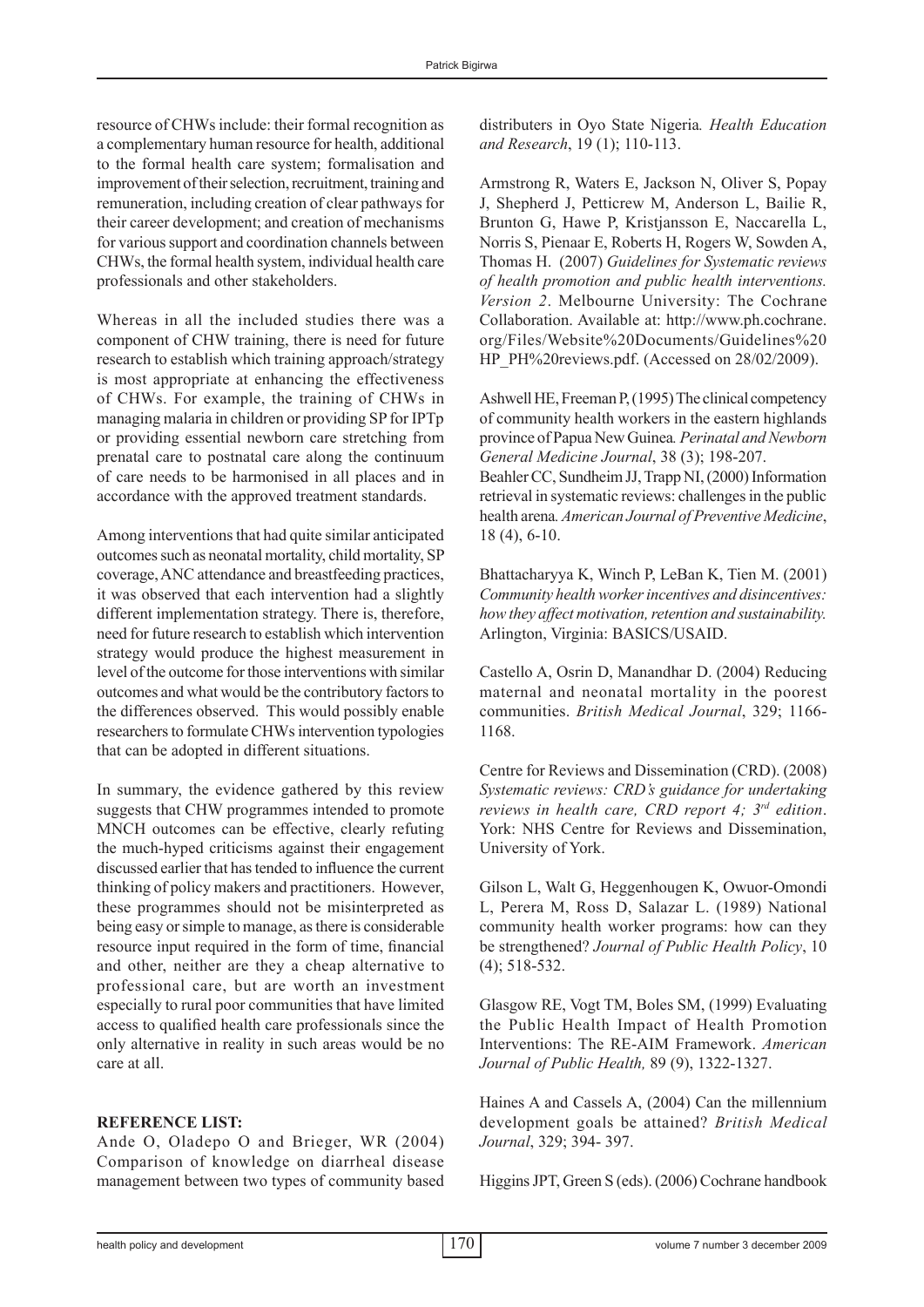for systematic reviews of interventions 4.2.6 [updated September 2006]. In: *The Cochrane Library, issue 4.* Chichester, UK: John Wiley & Sons Ltd.

Jackson N and Waters E (2005) Criteria for the systematic review of health promotion and public health interventions. *Health Promotion International*, 20 (4); 367-374.

Jennings B, Kahn J, Mastrolanni A, Parker LS, (2003) Ethics and public health: module curriculum. Available from: http://asph.org/userfiles/drph\_Ethics and Public Health Model Curriculum.pdf. [Accessed on 28/02/2009].

JLI. (2004) Human resources for health. Overcoming the crisis. Cambridge: Global Health Initiative/Harvard University Press.

Lehmann U and Sanders D (2007) Community health Workers: What do we know about them? The state of the evidence on programmes, activities, costs and impact on health outcomes of using community health workers. Geneva: WHO.

Lehmann U, Friedman I, Sanders D, (2004): Review of the utilization and effectiveness of communitybased health workers in Africa. Western Cape, South Africa: School of Public Health, University of the Western Cape.

Lewin SA, Dick J, Pond P, Zwarenstein M, Aja G, Van Wyk B, Bosch-Capblanch X, Patrick M, (2005): Lay health workers in primary and community health care. Cochrane Database of Systematic Reviews ( 1): CD004015.

Maine D and Rosenfield A, (1999) The safe motherhood initiative: why has it stalled? *American Journal of Public Health*, 89; 180-182.

Mburu FM. (1994) Whither community health workers in the age of structural adjustment? *Social Science and Medicine*, 39 (1); 883-885.

McAuley L and Ramsay C (2002): *Cochrane effective practice and organization of care (EPOC) review group: data collection checklist*. Available from: http://www. epoc.cochrane.org/Files/Website files/Documents/ Reviewer Resources/datacollectionchecklist.pdf. [Accessed on 28/02/2009].

Oliver S, Harden A, Rees R (2005): An emerging framework for including different types of evidence in systematic reviews for public policy. *Evaluation*, 11 (4); 428-446.

Prasad BM and Muraleedharan VR (2007): Community Health Workers: A Review of Concepts, Practice and Policy Concerns. *Human Resource for Health Global Resource Centre*, Available from: http://www. hrhresourcecenter.org/hosted\_docs/CHW\_Prasad\_ Muraleedharan.pdf. (Accessed on 15. 02.2009).

Ruebush TK, Weller SC, and Klein RE, (1994): Qualities of an ideal volunteer community malaria worker: a comparison of the opinions of community residents and national malaria service staff*. Social Science and Medicine*, 39 (1); 123-131.

Sazawal S and Black P (2003) Effect of pneumonia case management on mortality in neonates, infants, and preschool children: a meta-analysis of community-based trials. *The Lancet,* 9; 547-556.

The Cochrane Collaboration. (2005) *Guidelines for systematic reviews of health promotion and public health interventions*. Version 1.2.

WHO. (2005) *The World health report: make every mother and child count*. Geneva, Switzerland: World Health Organization.

WHO. (2006) *The world health report 2006: working together for health.* Geneva: World Health Organization.

Winch PJ, Gilroy KE, Wolfheim C, Starbuck ES, Young MW, Walker LD, Black RE (2005): Intervention models for the management of children with signs of pneumonia or malaria by community health workers*. Health Policy Plan*, 20 (4); 199-212.

#### **List of Included Studies in Alphabetical order**

Baqui AH, El-Arifeen S, Darmstadt GI, Ahmed S, Williams EK, Seraji HR, Mannan I, Rahman SM, Shah R, Saha SK, Syed U, Winch PJ, Lefevre A, Santosham M, Black RE. (2008). Effect of community-based newborn-care intervention package implemented through two service-delivery strategies in Sylhet district, Bangladesh: a cluster randomised controlled trial. *The Lancet*; 371: 1936-1944.

Bari S, Mannan I, Rahman MA, Darmstadt GL, Seraji HMR, Baqui AH, El Arifeen S, Rahman MS, Saha SK, Nawshad ASM, Ahmed U, Ahmed S, Santosham M, Black RE, Winch PJ. (2006). Trends in use of referral hospital services for care of sick newborns in a community-based intervention in Tangail district, Bangladesh*. Journal of Health, Population and Nutrition*; 24 (4): 519-529.